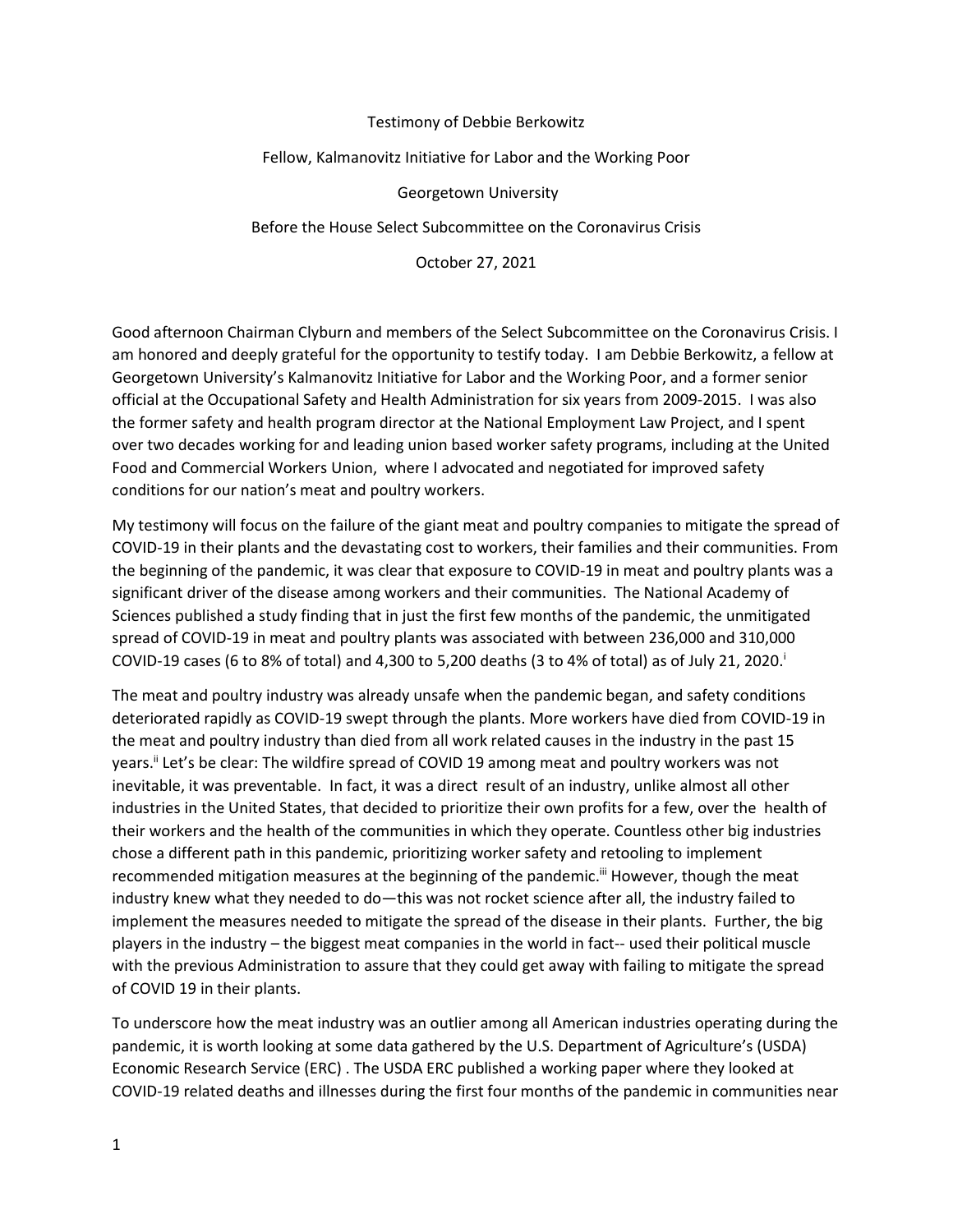meat packing plants and compared them to other communities dependent on a different single industry and concluded that: In mid-April 2020, COVID-19 cases in meatpacking-dependent rural counties rose to nearly 10 times the number in comparison to rural counties dependent on other single manufacturing industries. iv

This tenfold increase in cases was a direct result of the meat industry's decisions to laser focus on their own profits – even in plants where over 1,000 workers became sick in just a few months, hospitals were overwhelmed and workers died. While other industries retooled and reconfigured their workplaces at the beginning of the pandemic, the meat industry kept things the same and had workers congregating together on the lines and in common spaces. At every turn, the industry prioritized profits and keeping those lines running at any cost. As one local official said about the illness and deaths in meatpacking plants from COVID -19: 'Those deaths were needless, absolutely needless. That was just poor policy, poor implementation, and bad defensive moves by a corporate greed kind of approach."<sup>v</sup>

Our country's meat and poultry workers were deemed 'essential' in this pandemic and they were among the working heroes that were key to assuring that the rest of us could stay at home. The over whelming majority of meat and poultry workers are Black and immigrant workers. But it was not inevitable in this pandemic that the workers who made sure our supermarket shelves were stocked with food must also sacrifice their health and their lives. It was not inevitable that those working in the slaughter industry must also be subjected to these greater risks. The meat industry deceptively painted a false choice to the public—when, as you will hear later in my testimony, they stated they could either feed America or protect workers during the pandemic.

## **That was a false choice. They could have and should have done both.**

We cannot lose sight of the fact that in addition to this being a workers' and community safety and health issue, it is also a racial justice issue. The meat and poultry industry is built on the labor of workers of color.<sup>vi</sup> Meat and poultry plants are located in largely rural areas where they seek to hire the nation's most vulnerable workers. <sup>vii</sup> Many of the workers in the industry are refugees and, in most plants, you will find dozens of languages spoken by workers.<sup>viii</sup> Meat and poultry plants are among the harshest working environments in U.S. manufacturing. In plants across the country, workers stand close together, side-by-side, on both sides of long conveyor belts, in cold, damp, dangerously loud conditions, holding knives and scissors. They make the same forceful cuts or movements thousands of times a day. A typical poultry worker handles dozens of birds **per minute.** In the holiday months, workers put in eight to 10 hour days, six or seven days a week to meet demand.<sup>ix</sup> Turnover in these plants can average 60%; but it can run as high as 150%<sup>x</sup>. (During the pandemic, companies relied on temporary workers to staff their lines as so many of their own workers got sick from COVID-19 when the companies failed to protect them—but then the temporary workers got sick as well.)

When COVID-19 spread through the plants, workers were very terrified about speaking up—they feared they would be retaliated against. So it was their children, their unions, their families, and communitybased organizations, like the Children of Smithfield workers, who sounded the alarm about the spread of COVID-19 in the plants and fearlessly fought for better protections.<sup>xi</sup> Employers' failure to ensure workers' safety meant that COVID-19 needlessly spread throughout communities of color at rapid rates.<sup>xii</sup> This is unacceptable.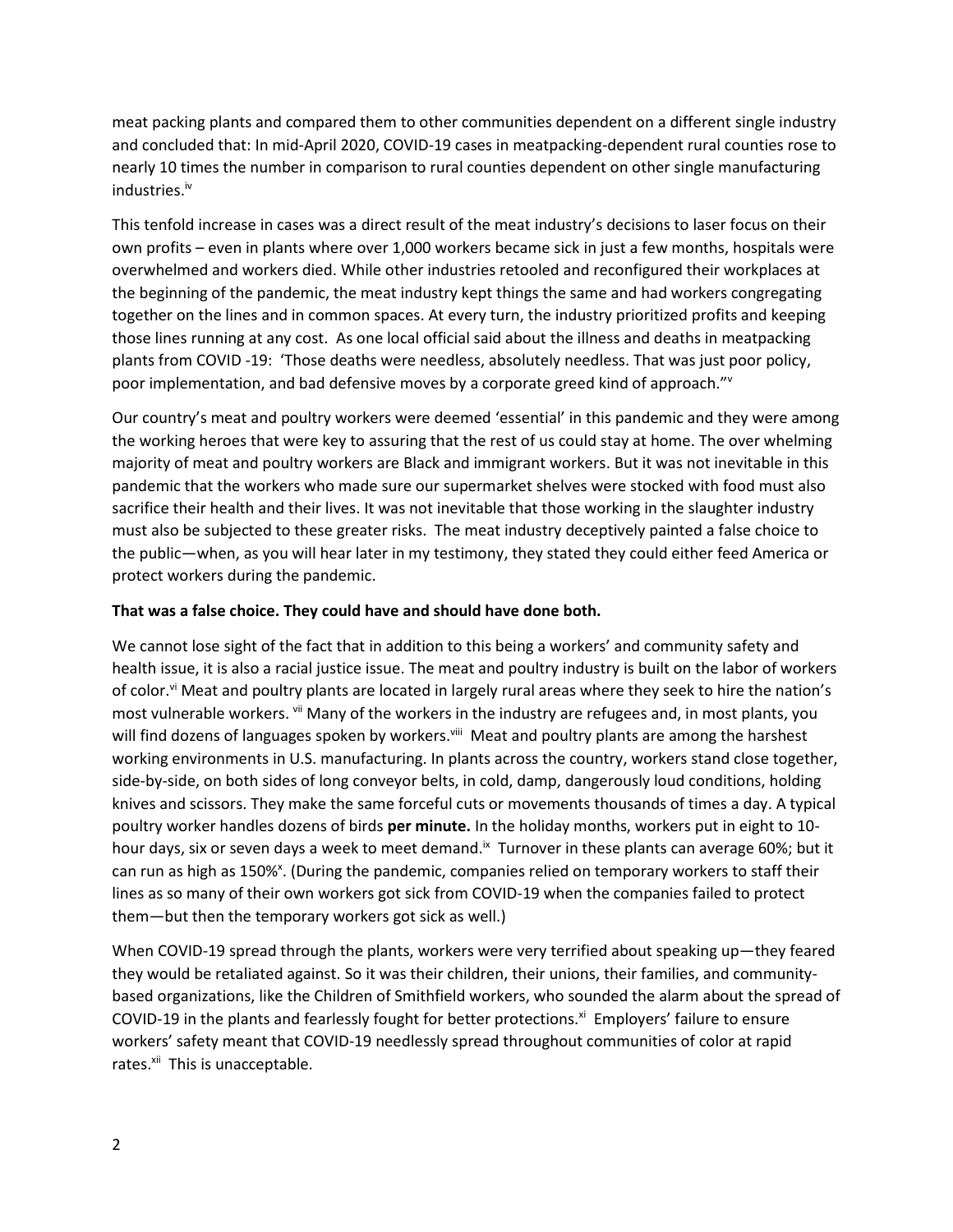# **A FALSE CHOICE: The Meat and Poultry industry Refused to Implement Recommended Measures to Protect Workers**

Back in mid-February 2020, at the beginning of the pandemic in the United States, the Centers for Disease Control released guidance<sup>xiii</sup> for businesses on how to mitigate the spread of COVID-19 in workplaces. If the meat and poultry industry had adopted this and the additional guidance that followed over the next few weeks from the CDC —the number of COVID-19 related infections and deaths associated with the industry would be an order of magnitude less. But that is not what happened.

That first CDC guidance for businesses was clear that to mitigate the spread of COVID 19 in the workplace employers needed to minimize contact between workers by implementing social distancing (keeping six feet apart) and increase hand washing. As companies like Ford motor company, for example, and other industries retooled to adopt this guidance, as supermarkets reshaped how they do business, as restaurants and offices shut down, the meat industry did not change. You will hear repeatedly today at the hearing how workers were-and are still-crowded together on production lines - working shoulder to shoulder, crowded in break rooms, crowded in locker rooms and in the bathroom. It is as if the meat industry decided to just look the other way—their greed to increase their profits driving every decision.

By the third week in March 2020, I was already hearing from workers and their families that COVID-19 was spreading like wildfire in meat and poultry plants. Workers were not allowed to stay six feet apart from other workers – not when they clocked in, not when they went to the locker room, not when they were on the line. They were packed together.

While the entire country was practicing social distancing, the meat industry ignored and mocked that recommendation. In fact Kenneth Sullivan, the CEO of Smithfield --- the largest hog producer and pork processor in the world with \$16.6 billion in revenue in 2020<sup>xiv</sup>--- told the Governor of Nebraska in mid-March, before a massive COVID-19 outbreak at its South Dakota pork plant, that "social distancing is a nicety that makes sense only for people with laptops." He went on to say that he had "grave concerns" that stay-at-home orders were causing "hysteria." "We are increasingly at a very high risk that food production employees and others in critical supply chain roles stop showing up for work," Sullivan wrote. "This is a direct result of the government continually reiterating the importance of social distancing." xv

The industry was also not shy at telling the CDC that they were **not adopting** one of the CDC's key safety recommendations to stop the pandemic from spreading among plant workers. When asked by CDC to list the protective measures they were implementing in their plants during the first few months of the pandemic, not one of over 100 meatpacking or poultry plants had implemented social distancing on the lines. <sup>xvi</sup>

Not one.

Meanwhile in auto plants and other 'essential' factory industries, workers were six feet apart and in supermarkets the public was asked to stay six feet apart. Just not in the meat and poultry industry. The disease was ripping through these plants because workers were packed in -- in every aspect of their job — close together.

The CDC guidance to implement physical distance between workers was not the only early CDC worker protection guidance the meat industry didn't want to implement.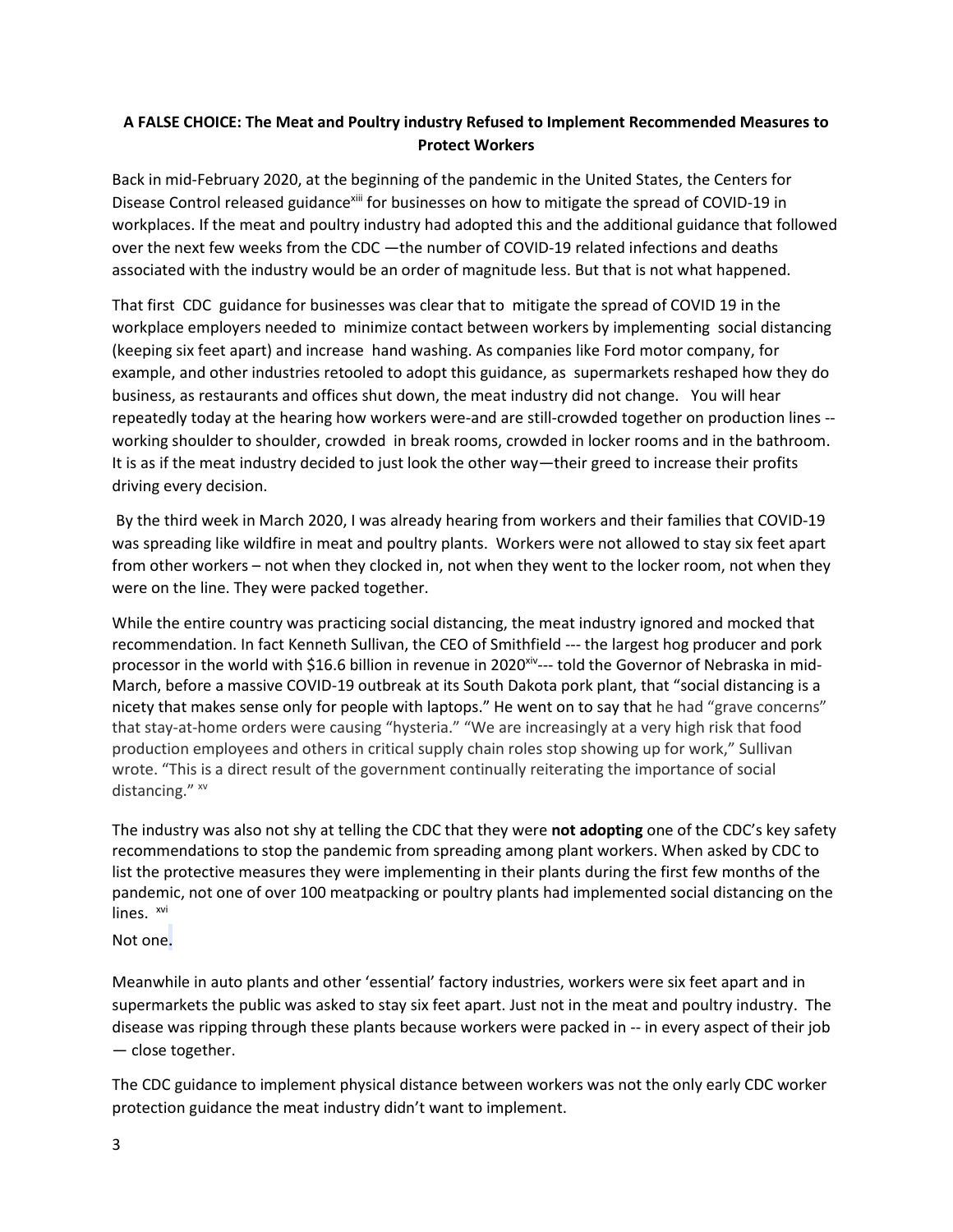Another key COVID-19 related recommendation the CDC made in March 2020 was that workers with COVID-19 should self-isolate and that workers who were potentially exposed to an infected individual needed to quarantine as well. This was important because it was well established by early March 2020 that there is significant risk of transmission from exposed workers who could be asymptomatic or presymptomatic.

As with social distancing, the meat industry thumbed their noses at much of this guidance as well. They would never implement social distancing throughout the plant , and the industry wasn't about to send exposed workers into quarantine—regardless of the cost to workers' lives, their family or their communities.

The industry clearly opted to do what they do best: they used their enormous corporate political capital to lobby their friends in power to help them avoid complying with CDC worker safety recommendations. JBS, the largest meatpacker in the world, with \$270 billion in revenue in 2020<sup>xvii</sup>, made the news when they decided to brazenly ignore the recommendations by CDC and the local health departments to mitigate the spread of COVID 19 in their plants.

In late March 2020, the Weld County Health Department in Colorado launched an Investigation into the outbreak of COVID -19 at the JBS Meatpacking plan in Greeley, Co. The county had information that almost 200 of JBS employees or their family members had COIVD-19. The County Health Department told the JBS plant to implement protective measure or they would shut them down. By that first week of April four workers were already sick or dying. The County Health Department told JBS they must space workers six feet apart and make sure sick workers were kept out of the workplace. They also told JBS to notify any employee that was exposed to a coworker positive for the coronavirus that they be allowed to self-isolate for 14 days. xviii

When conditions did not improve, the Weld County Health Department and the Colorado State Health departments issued a closure order to JBS. On the day the closure order was sent, according to the Washington Post<sup>xix</sup>, JBS reached out to the White House, seeking its help and intervention. Low and behold, the next day, the previous Administration's CDC director Robert Redfield himself called the director of Colorado's health department regarding the Greeley plant and the closure order. In an email to the Weld County Health Director, the state Health Department Director summarized the call : "JBS was in touch with VP (Pence) who had Director Redfield call me." Redfield wanted the local and state health authorities to send "asymtomatic people back to work even if we suspect exposure but they have no symptoms."

Shortly after this interference from Washington, the plant was reopened with few mitigation measures and with exposed workers—who were potentially infectious but asymptomatic-- remaining on the job. As a direct result, COVID-19 continued to spread in the plant—sickening 290 workers as of the fall and killing 6 workers. A month later, the Director of the Weld County Health Department, Dr. Mark Wallace, who had been in that job for 20 years, quit. JBS, the largest meatpacker in the world, was getting away with endangering workers.

But it was not only their own workers that the meat industry decided not to protect. There callousness and indifference to protecting workers extended to the USDA's Food Safety and Inspection Service (FSIS) Inspectors who work in almost every meat plant in the country. When USDA decided to protect their food safety inspectors by not sending exposed inspectors to other plants, once again the meat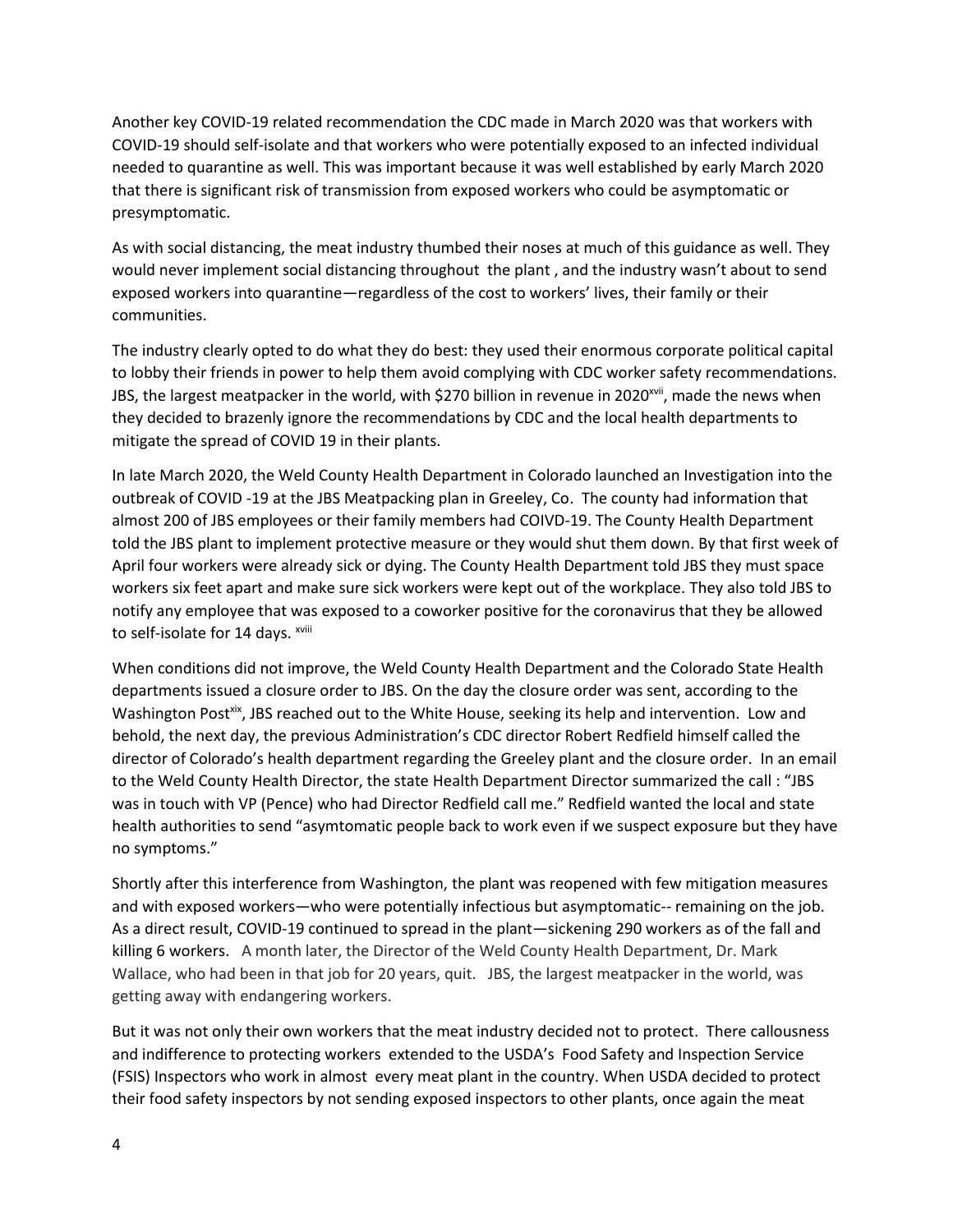industry began lobbying the last administration to change their safety practices. In an email on April 15<sup>th</sup>, obtained by Public Citizen from a FOIA request, a senior official of the North American Meat Institute (NAMI) wrote to USDA, stating : 'We can't start sidelining individuals at FSIS or in the industry because they may have been exposed. We all *may* have been exposed at this point."xx

Once again, the industry makes clear they were not about to follow the guidance on how to protect workers in their plants from COVID-19 -- even as the number of those sick and dead in their plants was climbing.

The meat industry's lobbying efforts to avoid implementing CDC guidance that began with JBS calling the Vice President, led to a stunning reversal by the CDC of their original guidance. In April 2020, as the CDC was intervening on behalf of JBS to allow the Greeley plant to be opened with little or no mitigation measures, CDC reversed its March  $8<sup>th</sup>$  guidance on the need to quarantine exposed workers in meat plants. The new CDC guidance for the meat industry (and other critical infrastructure industries) allowed exposed workers back in the plant. This was a total reversal of the policy CDC had for the rest of the public and for all other businesses—which stated clearly that people who have been exposed to COVID-19 need to quarantine for 14 days. This was important because It was well established by early March 2020 that there is significant risk of transmission from exposed workers who could be asymptomatic or presymptomatic. This reversal assured that tens of thousands more meat workers would get sick, many more would die, and it would spread quickly into their communities.<sup>xxi</sup>

When CDC recommended on April 3, 2020 that the public should wear masks to mitigate the spread of COVID-19, the meat industry was very slow at providing masks to workers congregated together throughout the facility. In some plants workers were told to use their hair nets as masks. At a Tyson pork plant in Iowa, local officials and workers said that employees were using bandannas and sleep eyewear as facial coverings, while others had no facial coverings at all.<sup>xxii</sup> Tyson foods 2020 Fiscal revenue was \$43.2 billion (an increase over 2019).<sup>xxiii</sup>

Three weeks later, on April 25<sup>th</sup>, the Washington Post broke the major story that JBS, Tyson and Smithfield, three of the nation's largest meat processors, failed to implement the basic CDC recommendations for social distancing, masks and more and thus turned their facilities into infection hot spots. Already, the big three had to close 15 plants because of these major outbreaks.<sup>xxiv</sup>

In fact, one of the largest plants to close was the Tyson plant in Waterloo Iowa, which produces pork for export to China, and where 1,500 workers got sick and 8 died – in just one plant<sup>xxv</sup>. This is the same plant where managers had a callous betting pool on how many workers would get infected.<sup>xxvi</sup>

Instead of this news article embarrassing some of the richest companies in this country and leading them to implement real safety measures, Tysons Food took out a full page add in major newspapers warning of meat shortages. The message was clear: If they had to protect workers and communities and shut down plants to mitigate the spread of this deadly virus -- they would not be able to feed America.xxvii They wanted to be able to continue to operate—regardless of the cost to their largely Black and immigrant workforce and their families – and not have to implement the effective measures that would mitigate the spread of COVID-19.

**That was a false choice**. This is not America of the "Jungle", this is 2020 – when sickening and killing workers cannot be part of any company's or industry's business plan.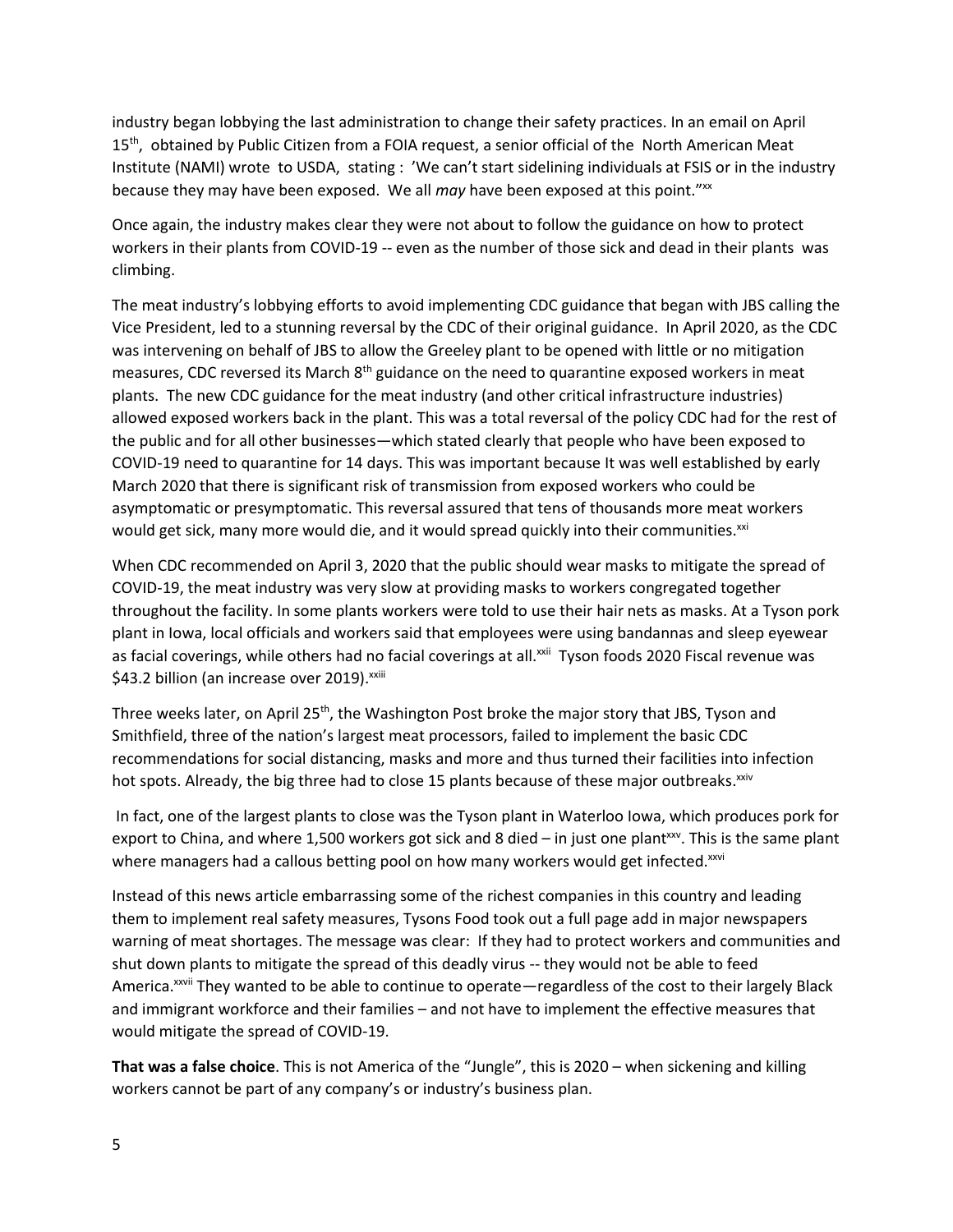Behind the scenes at the same time, the industry trade group, NAMI, was lobbying the White House for an Executive Order that would prevent public health agencies from interfering with the operations of meat and poultry plants—so they could keep their plants operating regardless of the costs in sickness and death.<sup>xxviii</sup> President Trump was persuaded by Tysons's full page add and the next day issued an order that ostensibly invoked the Defense Production Act to keep meat plants open, but didn't actually prevent local health departments from closing plants.

Yet the meat industry acted as if this order required that they stay open.

When local or state health departments wanted to close meat and poultry plants where hundreds of workers were sick and many workers had died, demanding that the plants implement effective mitigations measure to stop the spread of COVID-19, the plants called up USDA to intervene on their behalf. The USDA then intimidated health departments to make sure plants would stay open or if they had been closed to make sure they would open immediately in many states including South Dakota, Utah, California, Illinois and other states—despite no social distancing and the lack of other measures to protect workers.<sup>xxix</sup>

This was not about feeding America: this was about allowing the industry to choose to prioritize profits for a few over protecting the health and lives of workers and communities of color. If the plants had implemented protective measures to mitigate against the spread of COVID-19 right from the beginning of the pandemic, the industry would have avoided any need to close their plants.

Also in April, as the disease spread in the plants, the big meatpackers like Tyson Foods, JBS, and Smithfield were so desperate for workers that they recklessly implemented policies that incentivized sick workers to come back to work, no matter the risks and regardless of whether the workers were infected or not. Though CDC guidance was clear that to mitigate the spread of COVID-19 in the workplace and in the community, sick workers should be removed from the plants and quarantined, xxx much of the meat and poultry industry decided to ignore that guidance as well. These policies, some that lasted well into the summer, provided a \$500-\$600 bonus to workers who worked every day in a month. xxxi For some companies, workers could not miss a day in three months to qualify. If workers missed one day, they were denied the bonus. For meat and poultry workers whose average pay is \$13.60 an hour, this a big incentive to come back to work even if you are sick.<sup>xxxii</sup> The companies snidely called these bonuses "hazard pay" or "responsibility bonuses." xxxiii Further, companies also tried to intimidate workers to come back to work. JBS sent letters to all the employees in an Iowa packing house, where COVID-19 was spreading and a worker had already died, warning of consequences for excessive absenteeism.<sup>xxxiv</sup> xxxv

These policies assured that COVID-19 would continue to sicken and kill meatpacking and poultry workers—and those in their community.

In late April, the CDC sent a team into the Smithfield hog slaughter plant in Sioux Falls, South Dakota. The company had closed the plant—over 1,000 workers eventually got sick and many died. The CDC was requested to come into the plant by the South Dakota Department of Public Health and asked to come up with recommendations for the plant on what measures needed to be implemented to mitigate the spread of COVID-19. I know this story from the inside, because one of scientists involved in this study ended up calling me – but much of it eventually made its way into the press. What happened was a story about corporate greed and raw power trumping science and worker safety—all unethical and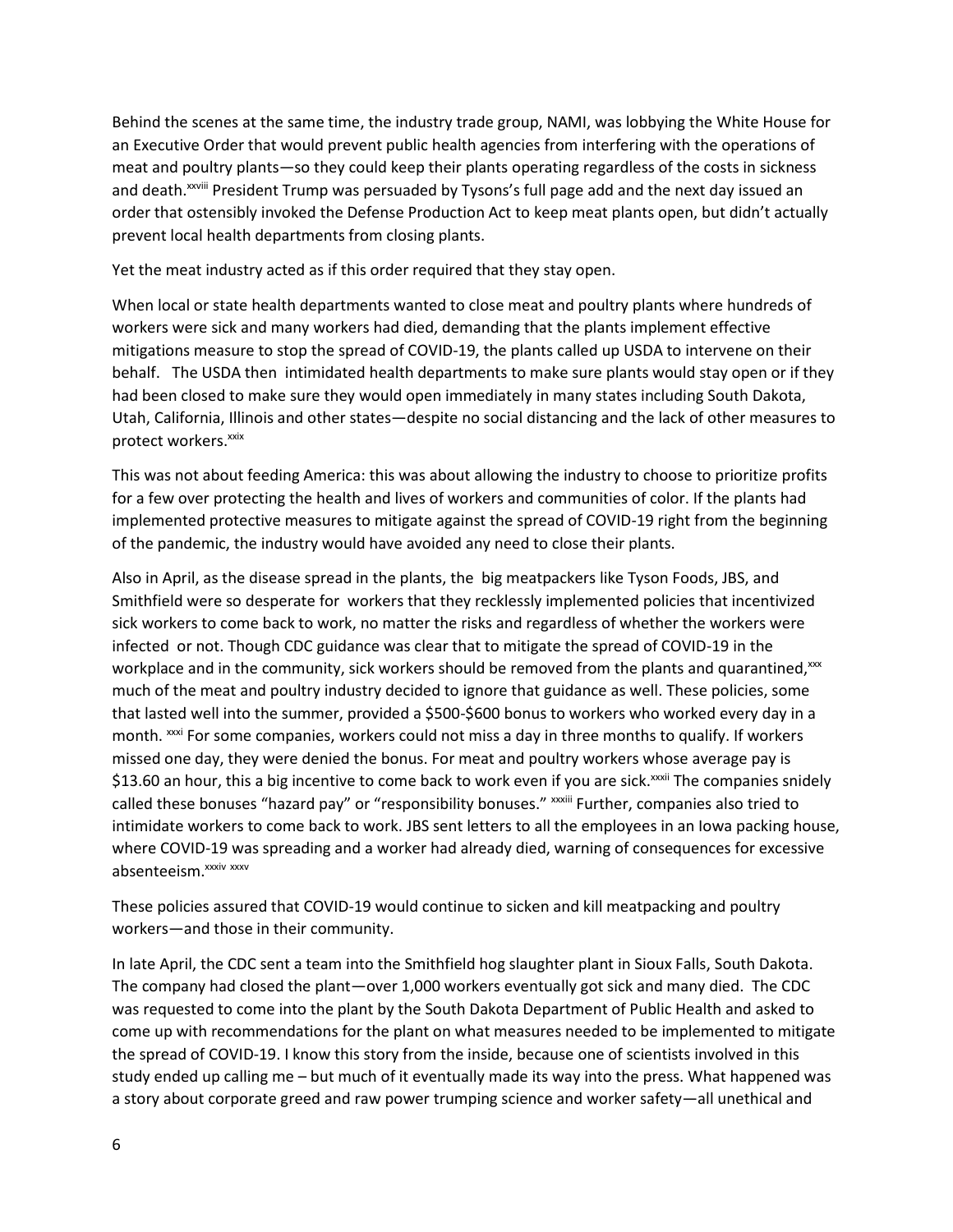one that resulted in the disease continuing to spread in the plant. After the CDC scientists toured the plant, they made their recommendations – which were reviewed by officials high up at the National Institute for Occupational Safety and Health, wrote the report listing the recommendations and sent it to the South Dakota Department of Public Health. Before the report was made public or sent by CDC to the company, the report made its way into the hands of Smithfield, who launched a huge lobbying effort in Washington D.C. to get this report changed so that no recommendation would use words that could be construed as requiring the plant to implement any protective measure. The Vice President's office once again intervened on behalf of the industry , and instructed the CDC to weaken the report, to ensure that any recommendations were preceded with words not normally seen in CDC guidance such as " if possible" or "consider this." xxxvi The CDC then revised the report and issued a second version which they then made public.<sup>xxxvii</sup> Thus, all the company had to do to be in so-called compliance with the revised CDC recommendations when they reopened was to say they thought about implementing measures but determined that it was just not possible to do so. xxxviii

## **Hiding Data, Blaming Workers and Trying to Create a False Sense of Protection**

At the same time as the meat and poultry industry was ignoring the need to implement effective measures to mitigate the spread of COVID-19 in their plant, the companies started hanging plastic sheets on the sides of workers who were working right next to each other—and across from one another on most production lines. This was a great publicity effort –to make it seem like the industry was finally going to protect workers, when in the end it was just a publicity tactic that did little if anything to mitigate the spread of COVID-19 in the plants. The CDC had already specifically told the plants that plastic sheets **would not mitigate the spread of COVID-19 in meat plants.** Yet to this day, the plants still have plastic sheeting along the sides of workers congregated together on production lines. But workers were still close together, they still worked across from one another, and the sheets were not in front of their faces. In fact, when CDC saw this effort in late April, they told **the companies that there is no evidence that these plastic sheets would do anything on production lines to protect workers, and they should be used along with social distancing—not instead of.<sup>xxxix</sup> I never saw any** published data or study on how these sheets were expected to work to protect workers. These billion dollar companies took a strategy used in drug stores to protect clerks from sneezes, where customers are usually many feet across from the cashier and there for only a few minutes, and applied it to a meatpacking plant where thousands of workers are crammed together on production lines for 8-10 hours a day, and packed in lunch rooms and break rooms. It was just a placebo at best, at worst it actually could of made things worse**. xl**

Plastic barriers can serve as sneeze guards to prevent large particles from travelling through the air, such as when an individual sneezes. But the barriers must be in front of the workers. However, the data is clear that it's not only exposure to larger droplets at close range that transmit the virus; it's also the small aerosol particles that are emitted when an infected person simply breathes or talks.<sup>xii</sup> Plastic barriers and partitions do nothing to block exposure to these small particles that are a major source of exposure to COVID-19. Think of cigarette smoke. Research also suggests that barriers could make things worse by impeding ventilation.<sup>xlii</sup> I heard that in many plants workers cut holes in the barriers so they could breathe better, and in some plants they got in the way of workers being able to do their jobs.

Then, to add insult to injury, in the first few months of the pandemic, over a dozen poultry plants, such as Tyson Foods and Wayne Farms, requested permission from the USDA (in the form of waivers from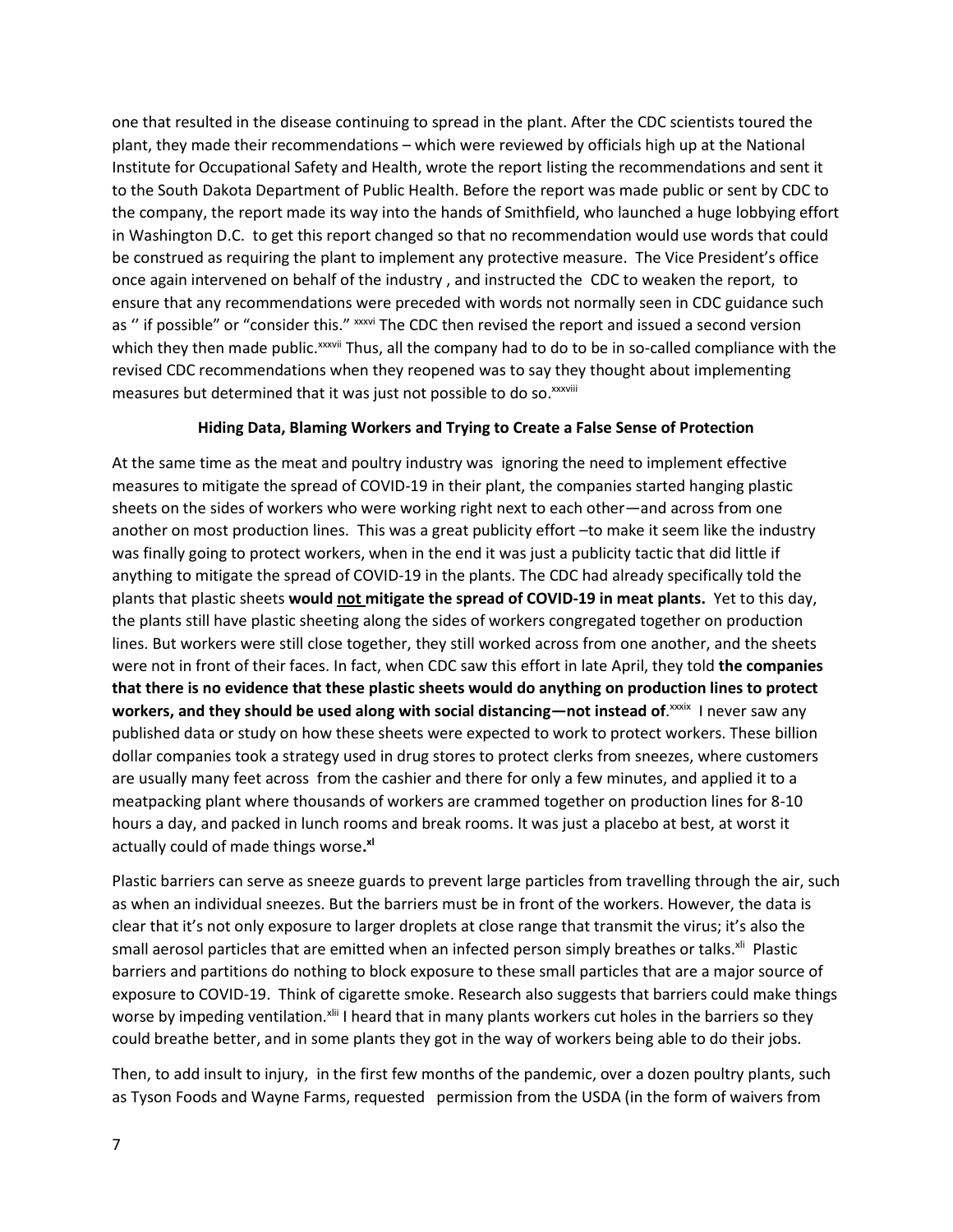existing regulations) to actually increase their production line speeds, XIIII making it impossible to move workers further apart. Once again, the industry was just motivated by greed, and a complete disregard for the health and lives of their workers.

Some politicians and even administration officials tried to blame the spread on immigrant workers in the plants. The CDC then did a study which burst that racist balloon. The study showed clearly that the conditions in meatpacking plants themselves were the key vectors for the spread of COVID-19 among workers.<sup>xliv</sup> In a study of poultry workers in Maryland, the CDC confirmed that the workers who worked in positions that involved close proximity to others—less than six feet apart—got sick at higher rates than others. It had nothing to do with where they lived or where they were born.<sup>xlv</sup>

For years, the industry had been warned that it must prepare for a possible pandemic. News reports documented that as far back as during the Bush administration, the industry was "warned that during a pandemic there may be as many as 40% of workers absent due to fear, illness or quarantine and that social distancing would be necessary, even if it affected business operations." **xlvi** But the industry did not prepare.

During the first 10 months of the pandemic workers tried to get help from the government during the previous Administration. Repeatedly, meat and poultry workers and their families filed complaints with the Occupational Safety and Health Administration (OSHA), letting OSHA know that there was no social distancing in the plants, sick workers were incentivized to come back to work, sick workers were kept on the lines, there was no ability for workers to wash their hands, masks were wet and not replaced, and OSHA refused to conduct inspections. xlvii. Then outbreaks occurred at these plants. (The agency also severely cut back on enforcement during the pandemic, so that during FY 2020, OSHA conducted 35% fewer inspections than the previous year.  $x^{\text{lviii}}$ )

Had OSHA done its job and inspected these plants, these outbreaks could have been mitigated. But OSHA abandoned its mission and its responsibility in this pandemic and failed to protect workers. It was a total dereliction of duty.

OSHA has issued a few COVID-19 related citations to meatpacking companies for failing to protect workers, but the fines were so low, they were insulting. For the workers in these plants, where many of their coworkers died and where they are still working elbow to elbow, this was almost worse than no citation—because it was a signal to the entire industry that there would be no real consequences for failing to protect workers. xlix In some of the same plants that OSHA cited, conditions are still dangerous—and because the company contested this tiny fine, the company is able to get away with not protecting workers until the case is settled.

In the United States, companies are allowed to hide their work related injuries and illnesses from the public. They in fact are also allowed to hide most of it from the one agency that is supposed to assure that companies provide a safe workplace: OSHA. OSHA only collects a summary of how many serious injuries and illnesses occur every year in a plant (since 2015). OSHA doesn't collect the full injury and illness records of a workplace —and only sees them if they happen to be conducting an onsite inspection.<sup>1</sup> It would take 160 years for every workplace under its jurisdiction to be inspected once by OSHA, so companies know that is not happening anytime soon. Companies do have to report work related fatalities to OSHA, but there was only periodic reporting of such cases in meat plants in the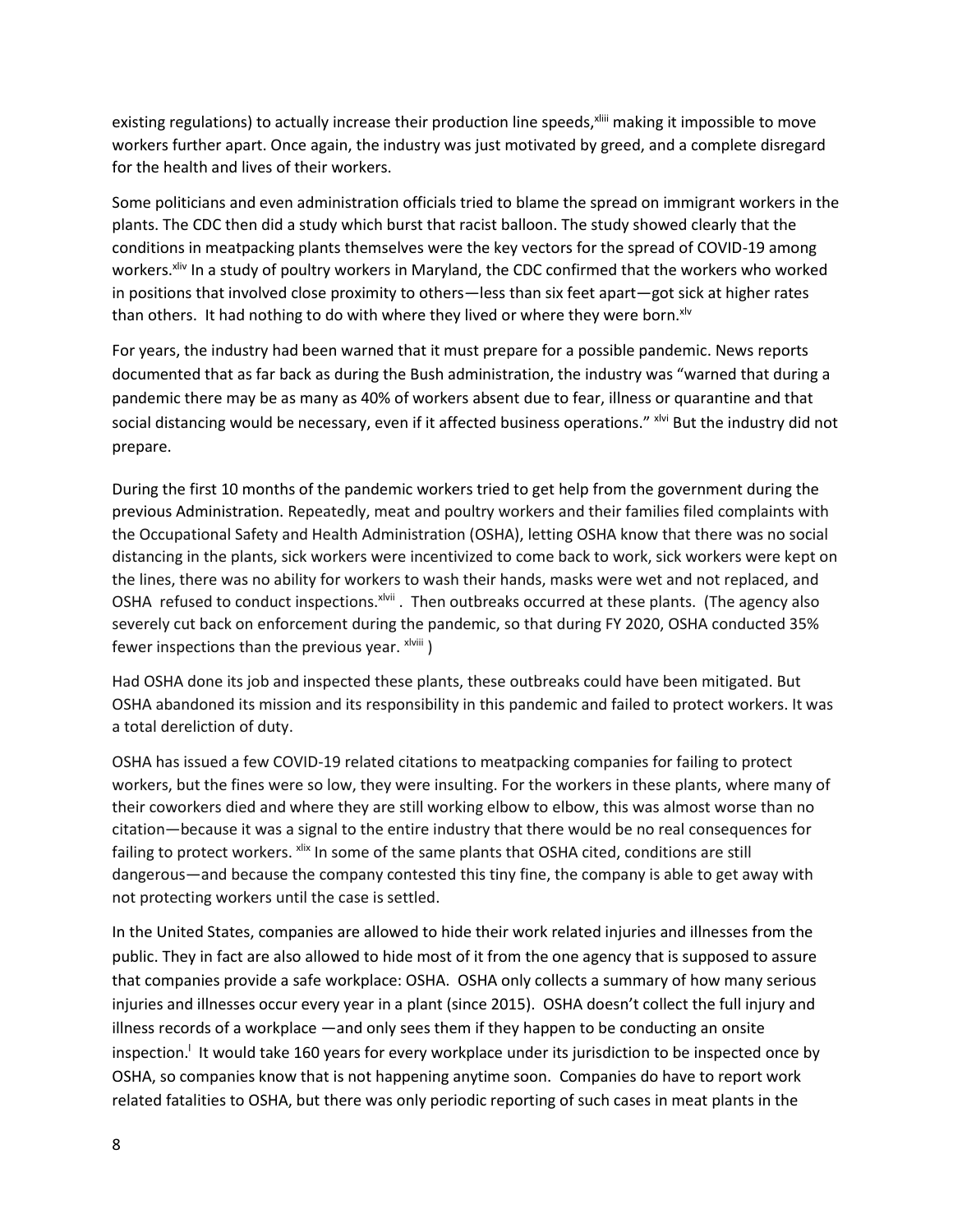previous Administration, and often underreporting. Take the big California Poultry Company Foster Farms, where over 400 were sick and 9 workers died from COVID-19 – but the state was informed of only a few deaths (and found more once they opened an inquiry).<sup>If</sup>

**The meat industry never published their own data on how many of their workers tested positive and died from COVID-19**. Some, but not all, States had data from any COVID -19 testing done of workers in meat plants —but almost all the big meatpacking states refused to make that data public. That is right **the big meat states of Texas, Iowa, Arkansas, Missouri, South Dakota, Georgia, Mississippi, Alabama, and eventually Nebraska did not make any plant wide outbreak or case numbers public.** A terrific reporter, Leah Douglas, working for the Food Environmental Reporting Network (FERN), spent hours and hours over 17 months gathering data from as many states as she could on positive COVID-19 cases and related deaths in meat and poultry plants and scoured headlines for reports of meat and poultry workers dying from COVID-19. Without her work, there would be absolutely no data published on the scope of the crisis in this industry. But she was only able to get data from a handful of big meat and poultry states. From the few states that did give FERN data, as of September 2, 2021, at least 59,148 meatpacking and poultry workers have been infected with COVID-19, many were hospitalized and over 298 have died<sup>lii</sup>. This is a severe undercount, because many big meatpacking states are not reporting these data. <sup>liii</sup> As the FERN reporter, Leah Douglas, recounted in a blog post on September 2, as she ended the project she began in March 2020:

*"However, this project was hamstrung by a chronic lack of data from private companies and public health departments. While a couple of meatpacking companies [once shared worker testing data,](https://thefern.org/ag_insider/covid-19-cases-appear-to-be-slowing-at-meat-plants-but-companies-arent-releasing-test-results/) the vast majority of food companies never reported any information on worker illness or death. A few states have been committed to full transparency about the location of Covid-19 outbreaks, but [most did not](https://thefern.org/ag_insider/few-states-release-data-about-covid-19-in-the-food-system/)  [collect or publish that data](https://thefern.org/ag_insider/few-states-release-data-about-covid-19-in-the-food-system/) at any point during the pandemic. In some places, efforts to boost transparency fell victim to [politics](https://thefern.org/ag_insider/states-are-rolling-back-recent-transparency-measures-in-how-they-report-meatpacking-plant-outbreaks/) or [industry influence.](https://thefern.org/2020/12/documents-show-scope-of-covid-19-in-north-carolina-meat-industry/) And no federal agency has stepped in to collect or publish occupational illness data for food system workers." liv*

The meat industry, who has not made their data public on the number of their workers infected with COVID-19 and how many have died, started to use this incomplete data that FERN collected to represent the sum total of all cases and deaths in the industry—touting their success at being safer than rates in the entire United States.<sup>lv</sup> I am sure you will hear this repeated today. At best this false comparison is a sign of incompetence on the part of the industry, at worst it's nefarious and completely irresponsible.

I want to make it clear that it was not inevitable that meat and poultry workers, and their communities, would pay such a high price for going to work every day in our slaughterhouses and processing plants. From the outset of this pandemic, we knew how to mitigate the spread of COVID-19 in our workplaces: quality masks, social distancing, frequent hand washing, improved ventilation, notification and quarantine of exposed workers, and quarantine of infected and potentially infected workers. It is a complete myth that these plants cannot protect workers because it would be too costly. Had they protected workers from the beginning, retooled their plants, spend the money up front to mitigate the spread of COVID -19 in the plants and in their communities—then all these plants around the country would not have had to shut down for so many weeks. The failure of these companies to observe all of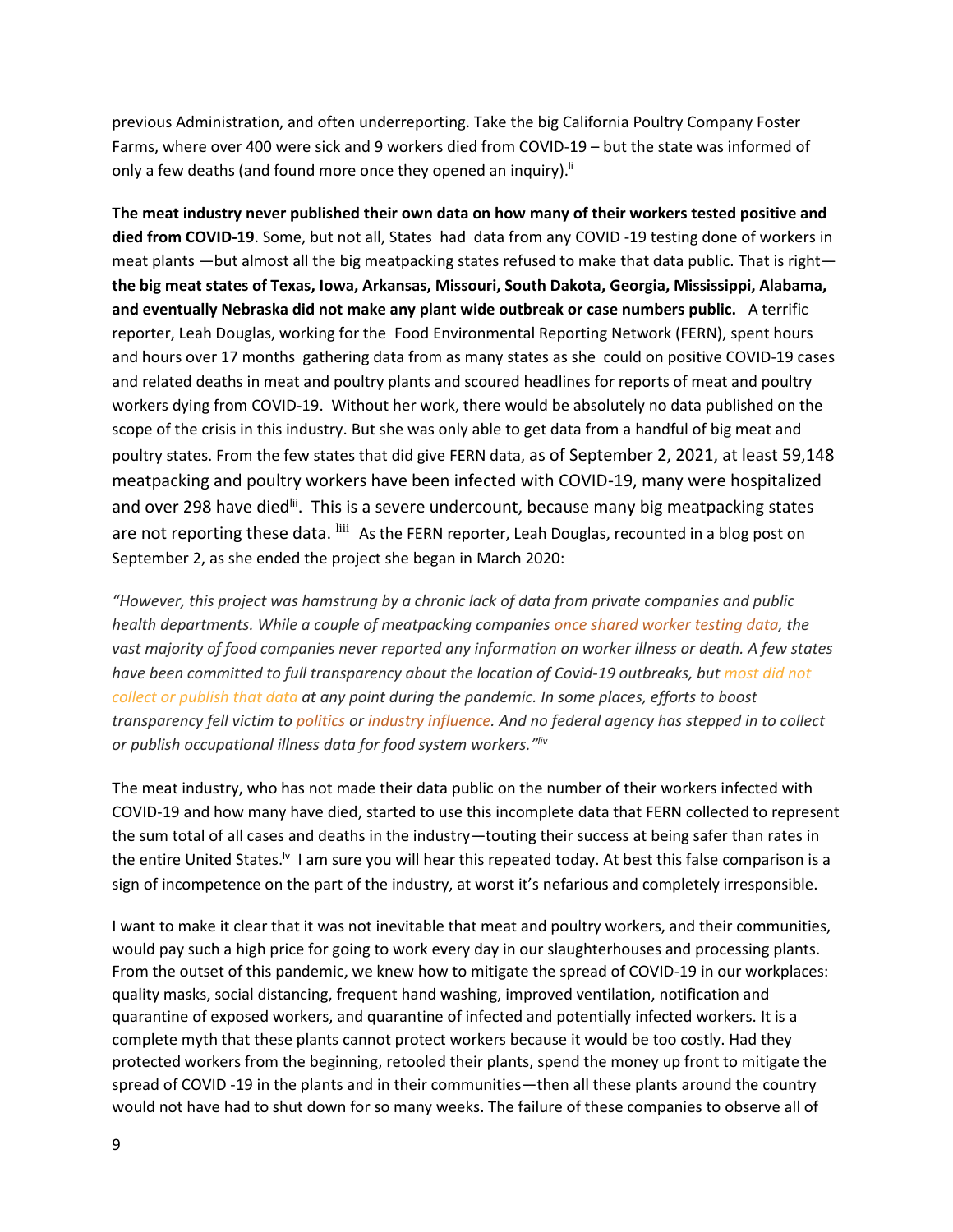these precautions shows an absolutely reckless disregard for the lives of their workers, their families, and all of our communities.

I focused my testimony on just the first few months of the pandemic. But COVID-19 continues to spread in meatpacking and poultry plants a year later. Conditions have not changed.

How is it that as a society we gave the billion dollar meat and poultry industry, apart from all other industries, a pass on implementing measures to protect workers and their communities?

 $\overline{\phantom{a}}$ 

iv https://www.ers.usda.gov/publications/pub-details/?pubid=102205

<sup>v</sup> https://features.propublica.org/waterloo-meatpacking/as-covid-19-ravaged-this-iowa-city-officials-discoveredmeatpacking-executives-were-the-ones-in-charge/

vi https://www.epi.org/blog/meat-and-poultry-worker-demographics/

vii https://www.washingtonpost.com/opinions/what-the-label-on-your-thanksgiving-turkey-wont-tell-

you/2016/11/23/977fe740-b0e1-11e6-8616-52b15787add0\_story.html

viii https://www.nbcnews.com/news/us-news/language-barriers-helped-turn-smithfield-foods-meat-plant-covid-19-n1190736

ix https://www.washingtonpost.com/opinions/what-the-label-on-your-thanksgiving-turkey-wont-tell-

you/2016/11/23/977fe740-b0e1-11e6-8616-52b15787add0\_story.html

<sup>x</sup> https://www.wattagnet.com/articles/34821-why-poultry-employees-leave-or-

stay?v=preview#:~:text=High%20turnover%20rates,all%20manufacturing%20is%2030.4%20percent. "According to the survey, the average annual **poultry employee turnover rate** is 65 percent. Some locations said **turnover** was as low as 3.4 percent while others said it was as high as 150 percent"

xi[https://www.rwdsu.info/poultry\\_industry\\_s\\_delayed\\_covid\\_19\\_response\\_is\\_killing\\_america\\_s\\_essential\\_worker](https://www.rwdsu.info/poultry_industry_s_delayed_covid_19_response_is_killing_america_s_essential_workers_protect_them_now) [s\\_protect\\_them\\_now;](https://www.rwdsu.info/poultry_industry_s_delayed_covid_19_response_is_killing_america_s_essential_workers_protect_them_now) https://www.kktv.com/content/news/Union-reports-8th-COVID-19-death-at-Coloradomeatpacking-plant-570582201.html

xii https://www.nelp.org/publication/testimony-rebecca-dixon-examining-liability-covid-19-pandemic/ xiii <https://stacks.cdc.gov/view/cdc/85488>

xiv https://www.fitchratings.com/research/corporate-finance/fitch-affirms-smithfield-foods-inc-idr-at-bbb-outlookstable-29-06-2020

xv https://www.propublica.org/article/emails-reveal-chaos-as-meatpacking-companies-fought-health-agenciesover-covid-19-outbreaks-in-their-plants

xvi Waltenburg MA, Victoroff T, Rose CE, et al. Update: COVID-19 Among Workers in Meat and Poultry Processing Facilities ― United States, April–May 2020. MMWR Morb Mortal Wkly Rep 2020;69:887-892. DOI: [http://dx.doi.org/10.15585/mmwr.mm6927e2external](http://dx.doi.org/10.15585/mmwr.mm6927e2) icon.

xvii https://www.meatpoultry.com/articles/24733-jbs-sa-shows-q4-growth

xviii [https://www.cpr.org/2020/04/17/weld-county-warned-jbs-about-its-work-while-sick-culture-a-week-before](https://www.cpr.org/2020/04/17/weld-county-warned-jbs-about-its-work-while-sick-culture-a-week-before-shutting-them-down/)[shutting-them-down/](https://www.cpr.org/2020/04/17/weld-county-warned-jbs-about-its-work-while-sick-culture-a-week-before-shutting-them-down/)

<sup>i</sup> https://www.pnas.org/content/117/50/31706

ii https://www.bls.gov/iif/oshcfoi1.htm

iii [https://www.npr.org/sections/coronavirus-live-updates/2020/05/18/857972441/ford-reopens-with](https://www.npr.org/sections/coronavirus-live-updates/2020/05/18/857972441/ford-reopens-with-rechoreographed-factories)[rechoreographed-factories;](https://www.npr.org/sections/coronavirus-live-updates/2020/05/18/857972441/ford-reopens-with-rechoreographed-factories)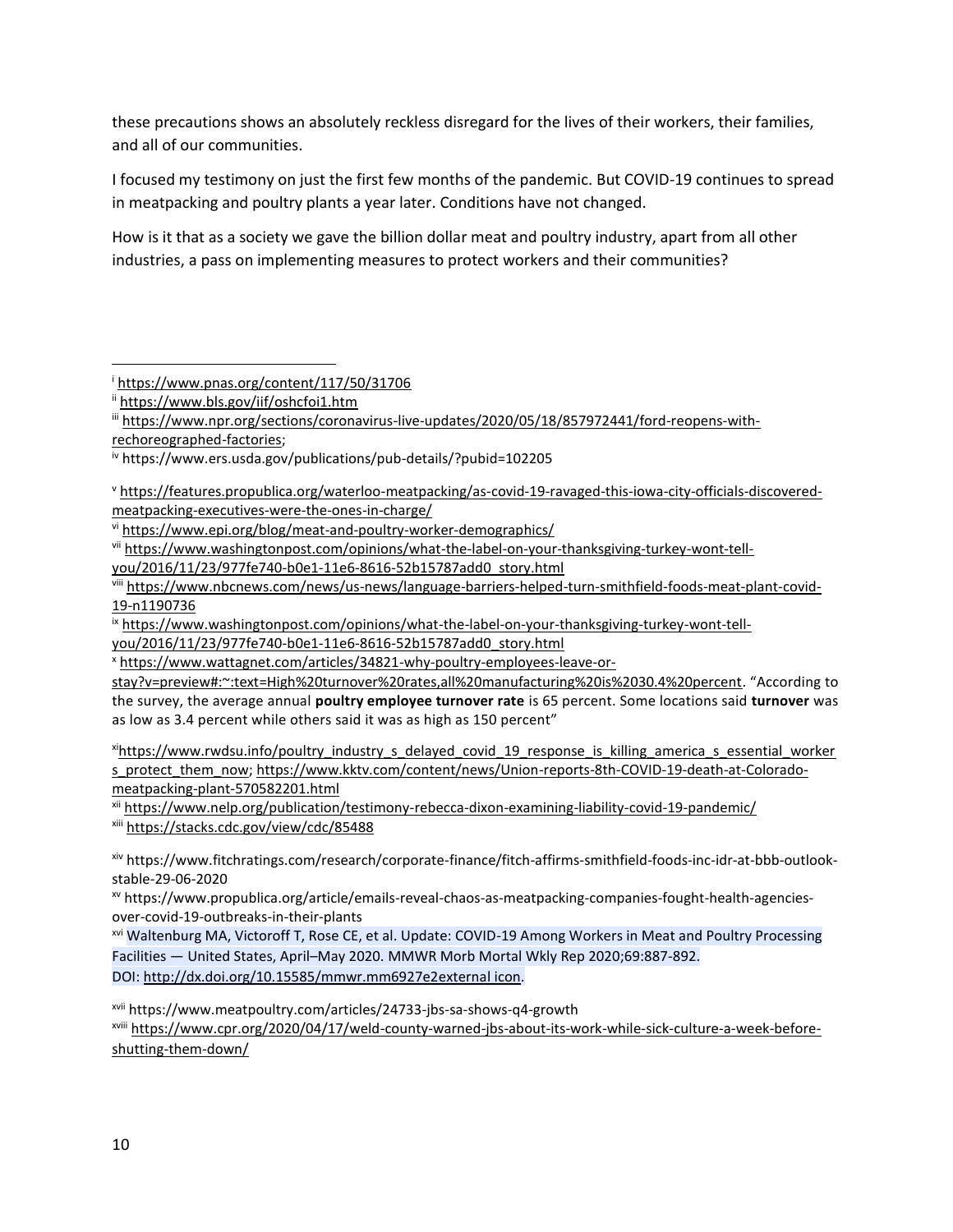xix https://www.washingtonpost.com/national/he-fled-the-congo-to-work-in-a-us-meat-plant-then-he--andhundreds-of-his-co-workers--got-the-coronavirus/2020/08/06/11e7e13e-c526-11ea-8ffe-372be8d82298\_story.htm

xx https://www.citizen.org/news/meatpacking-industry-fought-pandemic-safety-measures-documents-show xxi https://www.nelp.org/news-releases/cdcs-latest-guidance-weakens-protections-essential-workers/

xxii https://www.washingtonpost.com/business/2020/04/25/meat-workers-safety-jbs-smithfield-tyson/ xxiii https://fortune.com/company/tyson-foods/fortune500/

xxiv https://www.washingtonpost.com/business/2020/04/25/meat-workers-safety-jbs-smithfield-tyson/ xxv [https://www.propublica.org/article/how-the-history-of-waterloo-iowa-explains-how-meatpacking-plants](https://www.propublica.org/article/how-the-history-of-waterloo-iowa-explains-how-meatpacking-plants-became-hotbeds-of-covid-19)[became-hotbeds-of-covid-19](https://www.propublica.org/article/how-the-history-of-waterloo-iowa-explains-how-meatpacking-plants-became-hotbeds-of-covid-19) ;

xxvi https://www.nbcnews.com/news/us-news/tyson-fires-7-after-probe-managers-betting-if-workers-wouldn1251487

xxvii

 $\overline{\phantom{a}}$ 

xxviii https://www.citizen.org/news/usda-meatpacking-industry-collaborated-to-undermine-covid-19-response-foiadocs-show/

xxix [https://www.usatoday.com/story/news/investigations/2021/01/18/trump-admin-told-illinois-keep-rochelle](https://www.usatoday.com/story/news/investigations/2021/01/18/trump-admin-told-illinois-keep-rochelle-foods-open-covid-19-hit/4196577001/)[foods-open-covid-19-hit/4196577001/](https://www.usatoday.com/story/news/investigations/2021/01/18/trump-admin-told-illinois-keep-rochelle-foods-open-covid-19-hit/4196577001/) ;

<https://www.mercedsunstar.com/news/coronavirus/article246153690.html> ; [https://www.vox.com/future](https://url.emailprotection.link/?bEDK-jST3KpZwwLQ0JmyLXNWPYT8i7v0kMqbLHHJiKuzErmUGlqizOpPLbeRZN94JYcBcfeop4BsyoQg6qd_zQO5HMjv0Jc_vc8CrP83tuWxlW1l-wxgdjPoa-27VBVMiBvdhvSHZd1JHwysPV3H0ks0cDESvTUT7BFdPBwMvLuo~)[perfect/2020/6/11/21286840/meat-plant-covid-19-utah-coronavirus](https://url.emailprotection.link/?bEDK-jST3KpZwwLQ0JmyLXNWPYT8i7v0kMqbLHHJiKuzErmUGlqizOpPLbeRZN94JYcBcfeop4BsyoQg6qd_zQO5HMjv0Jc_vc8CrP83tuWxlW1l-wxgdjPoa-27VBVMiBvdhvSHZd1JHwysPV3H0ks0cDESvTUT7BFdPBwMvLuo~)

[https://www.usatoday.com/story/news/2020/09/14/covid-19-meat-plants-sought-feds-protection-local-health](https://www.usatoday.com/story/news/2020/09/14/covid-19-meat-plants-sought-feds-protection-local-health-depts/5797051002/)[depts/5797051002/](https://www.usatoday.com/story/news/2020/09/14/covid-19-meat-plants-sought-feds-protection-local-health-depts/5797051002/)

xxx https://www.cdc.gov/coronavirus/2019-ncov/community/guidance-business-response.html

xxxi [https://www.tysonfoods.com/news/news-releases/2020/4/tyson-foods-doubles-bonuses-increases-health](https://www.tysonfoods.com/news/news-releases/2020/4/tyson-foods-doubles-bonuses-increases-health-benefits-and-protections#:~:text=SPRINGDALE%2C%20Ark.,pandemic%2C%20Tyson%20Foods%2C%20Inc.&text=The%20company%20is%20now%20offering,million%20announced%20in%20early%20April)[benefits-and-](https://www.tysonfoods.com/news/news-releases/2020/4/tyson-foods-doubles-bonuses-increases-health-benefits-and-protections#:~:text=SPRINGDALE%2C%20Ark.,pandemic%2C%20Tyson%20Foods%2C%20Inc.&text=The%20company%20is%20now%20offering,million%20announced%20in%20early%20April)

[protections#:~:text=SPRINGDALE%2C%20Ark.,pandemic%2C%20Tyson%20Foods%2C%20Inc.&text=The%20compa](https://www.tysonfoods.com/news/news-releases/2020/4/tyson-foods-doubles-bonuses-increases-health-benefits-and-protections#:~:text=SPRINGDALE%2C%20Ark.,pandemic%2C%20Tyson%20Foods%2C%20Inc.&text=The%20company%20is%20now%20offering,million%20announced%20in%20early%20April) [ny%20is%20now%20offering,million%20announced%20in%20early%20April.](https://www.tysonfoods.com/news/news-releases/2020/4/tyson-foods-doubles-bonuses-increases-health-benefits-and-protections#:~:text=SPRINGDALE%2C%20Ark.,pandemic%2C%20Tyson%20Foods%2C%20Inc.&text=The%20company%20is%20now%20offering,million%20announced%20in%20early%20April);

[https://www.desmoinesregister.com/story/money/agriculture/2020/11/19/lawsuit-tyson-iowa-plant-managers](https://www.desmoinesregister.com/story/money/agriculture/2020/11/19/lawsuit-tyson-iowa-plant-managers-made-bets-on-workers-getting-covid/3775558001/)[made-bets-on-workers-getting-covid/3775558001/](https://www.desmoinesregister.com/story/money/agriculture/2020/11/19/lawsuit-tyson-iowa-plant-managers-made-bets-on-workers-getting-covid/3775558001/)

xxxii https://www.bls.gov/oes/2018/may/oes513023.htm

xxxiii [https://www.tysonfoods.com/news/news-releases/2020/4/tyson-foods-doubles-bonuses-increases-health](https://www.tysonfoods.com/news/news-releases/2020/4/tyson-foods-doubles-bonuses-increases-health-benefits-and-protections#:~:text=SPRINGDALE%2C%20Ark.,pandemic%2C%20Tyson%20Foods%2C%20Inc.&text=The%20company%20is%20now%20offering,million%20announced%20in%20early%20April)[benefits-and-](https://www.tysonfoods.com/news/news-releases/2020/4/tyson-foods-doubles-bonuses-increases-health-benefits-and-protections#:~:text=SPRINGDALE%2C%20Ark.,pandemic%2C%20Tyson%20Foods%2C%20Inc.&text=The%20company%20is%20now%20offering,million%20announced%20in%20early%20April)

[protections#:~:text=SPRINGDALE%2C%20Ark.,pandemic%2C%20Tyson%20Foods%2C%20Inc.&text=The%20compa](https://www.tysonfoods.com/news/news-releases/2020/4/tyson-foods-doubles-bonuses-increases-health-benefits-and-protections#:~:text=SPRINGDALE%2C%20Ark.,pandemic%2C%20Tyson%20Foods%2C%20Inc.&text=The%20company%20is%20now%20offering,million%20announced%20in%20early%20April) [ny%20is%20now%20offering,million%20announced%20in%20early%20April.](https://www.tysonfoods.com/news/news-releases/2020/4/tyson-foods-doubles-bonuses-increases-health-benefits-and-protections#:~:text=SPRINGDALE%2C%20Ark.,pandemic%2C%20Tyson%20Foods%2C%20Inc.&text=The%20company%20is%20now%20offering,million%20announced%20in%20early%20April);

[https://www.desmoinesregister.com/story/money/agriculture/2020/11/19/lawsuit-tyson-iowa-plant-managers](https://www.desmoinesregister.com/story/money/agriculture/2020/11/19/lawsuit-tyson-iowa-plant-managers-made-bets-on-workers-getting-covid/3775558001/)[made-bets-on-workers-getting-covid/3775558001/;](https://www.desmoinesregister.com/story/money/agriculture/2020/11/19/lawsuit-tyson-iowa-plant-managers-made-bets-on-workers-getting-covid/3775558001/) https://www.bloomberg.com/news/features/2020-06-

18/how-meat-plants-were-allowed-to-become-coronavirus-hot-spots While this was going on, managers at multiple JBS plants were promising \$600 to workers with no unexcused absences;

https://www.facingsouth.org/2020/08/covid-19-pounded-arkansas-poultry-workers-government-and-industrylooked; https://www.argusleader.com/story/news/2020/04/09/smithfield-foods-workers-criticize-conditionscoronavirus-covid-19/5124387002/

xxxiv https://www.desmoinesregister.com/story/money/business/2020/06/17/covid-19-iowa-letter-warnsmeatpacking-workers-excess-absences/3202317001/

xxxv Note: In most meat and poultry plants in our nation, there is no paid sick leave. In fact there is actually no sick leave. Instead there is punitive sick leave where if a worker is sick, they get a demerit or point. Too many points and the worker is fired. https://www.abetterbalance.org/wp-

content/uploads/2020/06/Misled\_and\_Misinformed\_A\_Better\_Balance-1-1.pdf

xxxvi https://www.nytimes.com/2020/10/08/us/politics/pence-coronavirus-task-force.html; https://www.argusleader.com/story/news/2020/10/02/smithfield-foods-cdc-report-covid-19-outbreak-watereddown/3593620001/